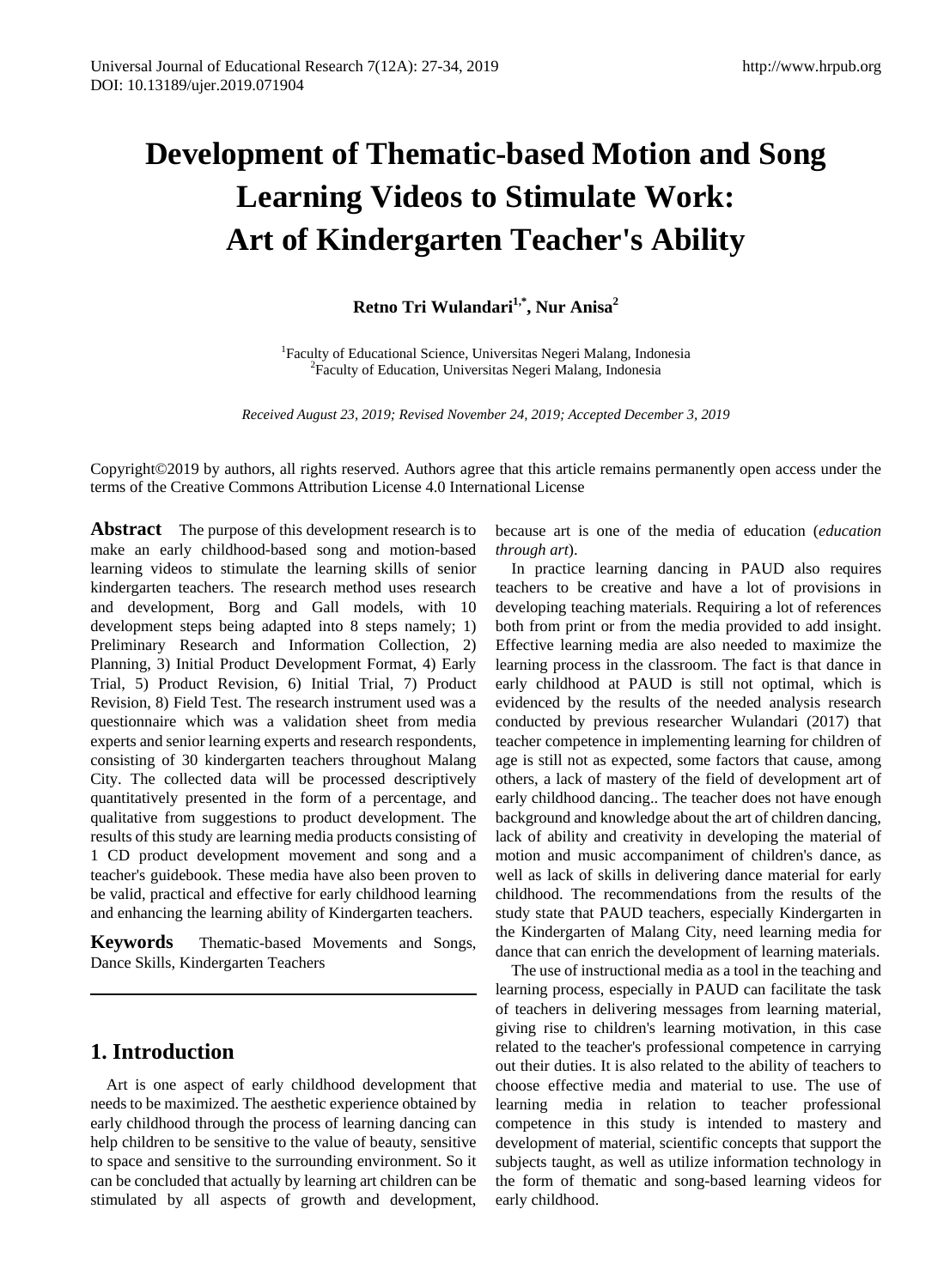In connection with the material of the process of working dance for early childhood, it should be directed more towards thematic-based dance education, due to theme-based early childhood learning. From the themes in the PAUD learning, it can be used as an idea in creating innovative works to develop the artistic abilities of early childhood. The excavation of 11 themes in early childhood learning is used as a basis for exploration of motion and all supporting elements in dance works. The results of the exploration are manifested in the form of educational dance which is more directed at the ability of children to develop their potential. In the end, the form of thematic-based dance works produced can be used as learning material that can be utilized in any learning in the school and can be combined with other material with the same theme in one learning day. Kindergarten teachers throughout Malang City are expected to have skills in working on thematic-based dance.

In order to make kindergarten teachers be more motivated to learn and add insight into art learning, and to further improve early childhood movement and song skills, the researchers offered the development of thematic-based motion and song learning videos for early childhood using teaching aids in the form of visual information in CD form. This development research is a follow up from previous research on analyzing the competency needs of early childhood teachers in dance learning.

## **2. Literature Review**

### **2.1. Thematic-based Motion and Song Learning**

Motion and Song are part of the form of dance material that can be given to early childhood. Motion and song learning can be interpreted as a set of materials or learning materials that are planned and carried out in the form of motion and song as a basis for stimulating the development of all aspects of early childhood abilities. In accordance with Sandor's opinion (1975: 4) learning through motion and song performed while playing will help children to develop their intelligence not only in aspects of art development, language and physical course but also in children's emotional and cognitive development. According to Wulandari (2017) that through the application of motion and songs for early childhood through the BCCT method can improve their creativity.

Setyawati (2012) says that motion and song are examples of material for children of play age that are adapted to the children's developmental abilities. Motion is created as an expression of the song, so the motion must be made in half of the overall proportion of the display, and the song is also displayed with the correct vocal technique as half a part of the overall proportion. So the processing of motion does not prioritize high aesthetics, because it will damage the concentration of the child on the song, on the contrary the song must also be trained with correct tone, rhythm and dynamics techniques, but also should not be too dominant to be strengthened so that the child is barely moving. In essence the motion and song must be made proportionally, so that it is balanced between motion and song. The form of his activities is children singing while dancing.

Based on this opinion, it can be concluded that the activity in motion and song is understood as a form of motion performed by the child adjusting to the poetry and rhythm in the song. The terms of the motion material and songs given to early childhood are simple forms of motion, the tempo / rhythm of movement is not too fast, the theme adapts to the development of the child, the atmosphere is happy and agile. In the implementation of motion and song learning adapted to the basic motor skills of early childhood.

According to Wulandari (2014: 147-148), learning art contains two aspects of competence, namely skills and creativity. Skills competencies focus more on children's exploration experiences to train sensory and motor skills, not to make children be proficient or expert. Creativity competence includes the cognitive, affective, and psychomotor domains that can be seen from products or works and processes in creative self-busyness. Psychomotor skills emphasize the formation of children's awareness to move spontaneously, in moves demanded to be smooth, orderly, flexible and expressive without any burden in performing dance moves.

According to Duhun (in Hanifah, 2012) "dancing is the encouragement of the human soul since children express themselves when they hear or feel the vibration of a rhythm within themselves". The instinct will disappear if it is not fertilized early. In fact, this condition is experienced by most humans. In order for these natural instincts not to disappear, the teacher must be able to facilitate children to dance early so that they want to learn and get to know the traditional arts. According to Wulandari (2014: 157-158), the stages in the learning process of song or dance movements in early childhood are described as follows: (1) Adjusting the psychological condition of the child, then choosing the theme of song movements (2) Choosing the song's moving material with a theme the environment or the theme that is close to the life of the child, (3) Selecting movements that have a low level of difficulty so that the child is able to follow, (4) Selecting a dynamic path medium, soft and fast because dynamic variations will train variations in children's emotions, 5) Making the floor pattern of motion of the song as simple as possible, (6) Educators should master the song movement material before teaching, (7) Giving the forms of movement gradually starting with one type of movement pattern not at once, because one variety of motion requires a motor coordination that requires time to train it. (8) Making alternations in the form of stories that are relevant to the theme of the song / dance movement that will be taught,  $(9)$  If the material of the range of motion has been achieved, it is necessary to do repetitions of motion so that the shape becomes optimal. (10) The Educator must be good at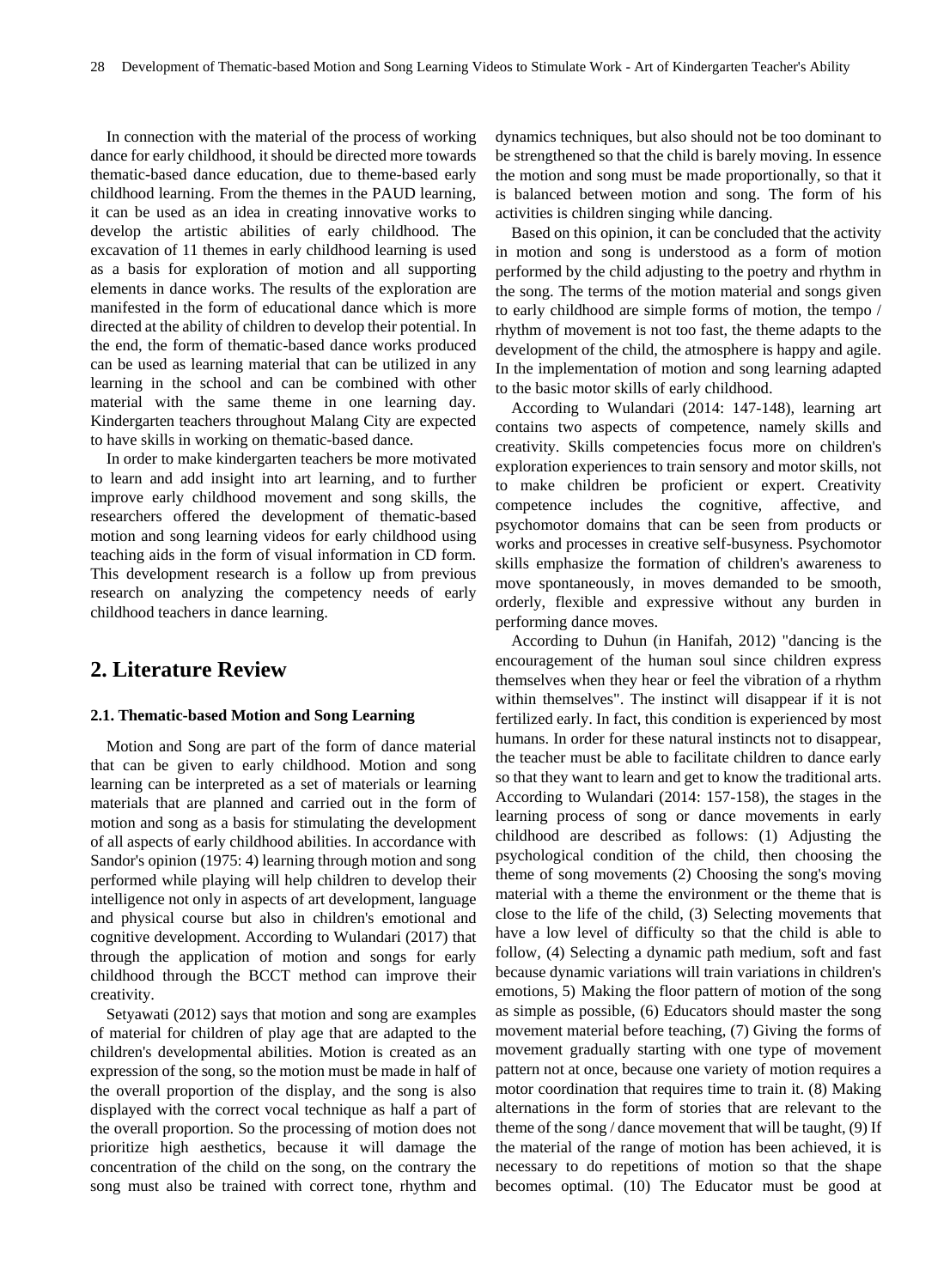dividing the song's moving material in several meetings that need to be considered as the physical and psychological condition of the child. In principle, do not force the child if the child's condition is no longer possible.

Based on the description of the theory it can be concluded that learning motion and song by following the steps that have been systematically arranged will facilitate learning, while at the same time generating more effective and maximum learning. Therefore it is necessary to have an activity that can train and provide references to early childhood educators in providing stimulation to children through motion and song, as well as in developing material activities. Theme-based song and song learning mean that extracting ideas in the work of motion and songs for early childhood is adjusted to the themes used in early childhood learning. These themes are used as the basis for processing material movements, so that the motion and song material can later also be used as one of the materials that can be combined with other fields of material development in early childhood. The results of the training from community service activities (Wulandari & Kustiawan, 2018) that works of art use themes in early childhood learning can be maximized to achieve child development, and the results can be directly practiced by teachers in their schools.

Based on the K13 theme development guidelines there are 8 themes that can be used or further developed by the teacher, namely: myself, environment, animals, plants, vehicles, the universe, my country, and my culture. These themes can be further developed with sub-themes and sub-sub-themes according to the needs of each class / institution, but in developing this video learning product the themes used are limited to the themes of animals, my homeland, profession, myself, the universe.

### **2.2. Teacher's Competence in Teaching Art for Early Childhood**

The ability to realize the professionalism of PAUD

teachers is a response to the increasing demands of the social environment of the people who want an increase in the quality of education services, including early childhood. The formulation of four teacher competencies which are the general and basic framework which is further elaborated in the competence of PAUD teachers can be used as an indicator to assess the extent to which PAUD teachers have the ability to understand and actualize the dimensions of their abilities. This is in accordance with the opinion of Pantic (2010) which states that there are 4 components that underlie teacher competence, namely: 1) understanding the values of child development; 2) understanding of the education system and contribution to its development; 3) knowledge of students, pedagogy, and curriculum; and 4) self-evaluation and professional development. Whereas Ilanlou & Zand (2003) explained that professional teachers must have 3 competencies, namely: cognitive, emotional and practical competencies. Cognitive competence is related to teacher cognition, student cognition, and cognition of the teaching-learning process. Emotional competence is a competency that is based on interests, values, and attitudes. Practical competence refers to the competence of teachers in relation to students, classrooms, schools and society. This development product aims to improve the practical competence of PAUD teachers.

The actualization of this competency will be the main standard for assessing the extent and depth of PAUD teacher professionalism. In this case it also relates to the competence of PAUD teachers in teaching dance for early childhood. In the appendix of Minister of National Education Regulation Number 16 of 2007, on 4 May 2007, the standard academic qualifications and PAUD teacher competencies are fully developed from the four main competencies, namely pedagogic, personality, social and professional competencies, which are integrated in PAUD teacher performance in teaching all fields , in this case also in dance learning. Specifically related to dance learning, a teacher is required to have teacher competencies which include:

| Competence                        |                 | <b>Competency Indicators for Early Childhood Teachers</b>                                                               | <b>Teacher's Competency Indicators in Dance</b><br>Learning                                                                                     |  |  |
|-----------------------------------|-----------------|-------------------------------------------------------------------------------------------------------------------------|-------------------------------------------------------------------------------------------------------------------------------------------------|--|--|
| Pedagogic<br>Competence           | $\mathcal{I}$ . | Using learning technology                                                                                               | The selection of dance art learning media for<br>early childhood and the use of media in the<br>form of videos, images, or dance property, etc. |  |  |
| <b>Professional</b><br>Competence | 2.              | Mastering the basic concepts of mathematics, science,<br>language, social knowledge, religion, art, physical education, | Mastering the basic concepts of art knowledge<br>as a means of developing each development<br>environment,                                      |  |  |
|                                   |                 | health and nutrition as a means of development for each scope<br>of development                                         | Culture-based material development for early<br>childhood                                                                                       |  |  |
|                                   | $\mathcal{Z}$   | Understanding the abilities of children in each scope of<br>development                                                 | Understanding the level of mastery of dance<br>material for early childhood                                                                     |  |  |
|                                   | 4.              | Processing the material scope of development creatively in<br>accordance with the level of development of students      | Having skills in teaching dance for early<br>childhood                                                                                          |  |  |

**Table 1.** Teacher's Competencies of Dance in Early Childhood Education

(adaptation of the Minister of National Education Regulation Number 16 of 2007 dated May 4, 2007 concerning PAUD Teacher Competence)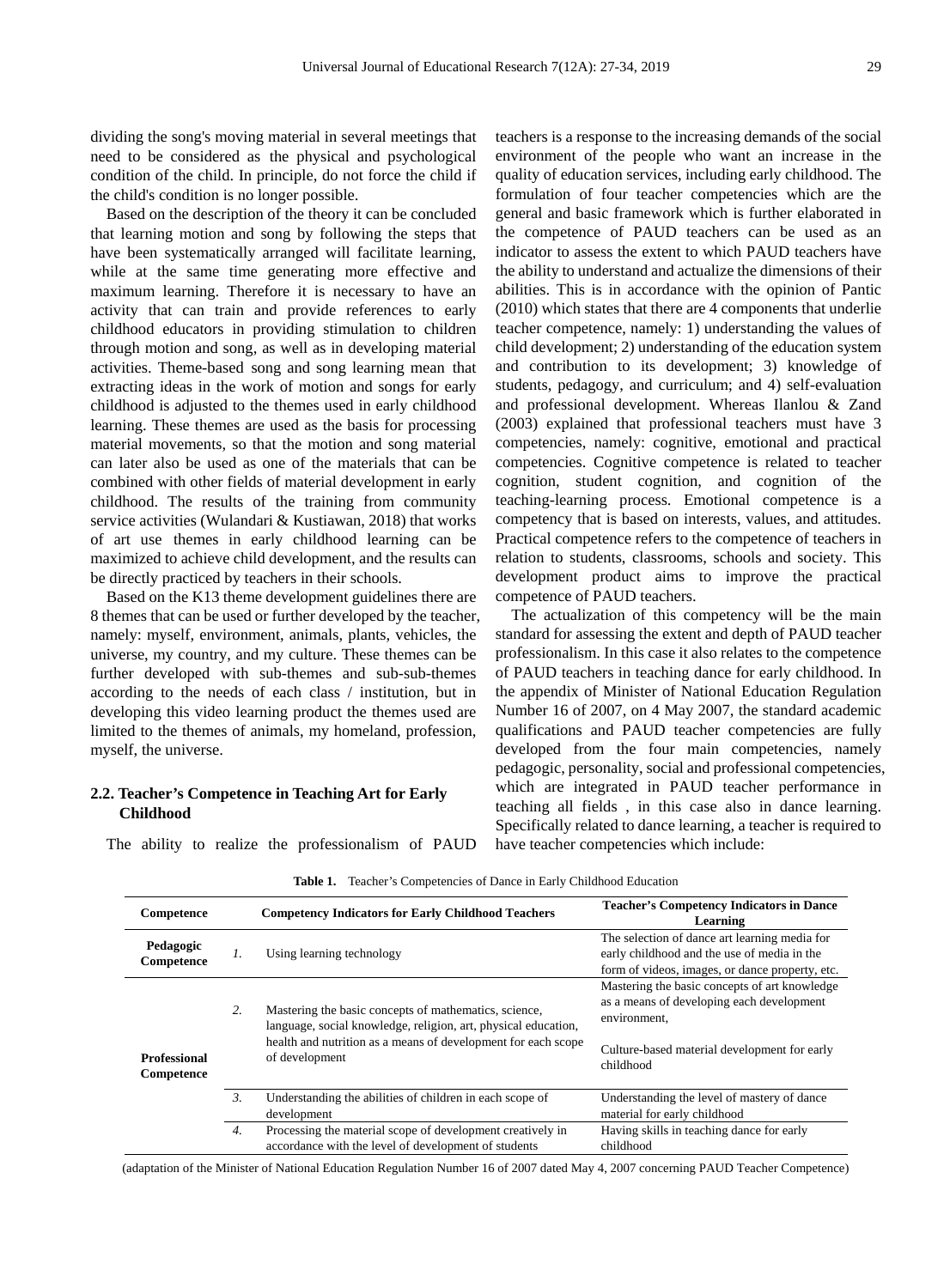In this study more specifically to the competence of PAUD teachers in teaching the field of dance to children, in relation to the development of learning materials that can be stimulated through increasing the ability to create art. One of the efforts taken is through the use of motion media CDs and songs as a reference for the development of material and the teacher's ability to work. In accordance with the results of Wulan and Kustiawan's research (2018) that the problem of learning dance in the field is the lack of fulfillment of pedagogical, personality and professional competencies possessed by kindergarten teachers in Malang City in dance art learning, while efforts to improve teacher competence in art learning dance are by increasing the knowledge and skills of teachers in learning the art of early childhood dance through the provision of dance learning videos for early childhood.

Therefore this study seeks to provide an alternative example of the form of development of thematic-based motion and song material that is in accordance with the PAUD learning curriculum.

## **2.3. Thematic-based Motion and Song Videos Stimulate Kindergarten Teachers' Artwork Ability**

The ability of teachers to work in art still requires a lot of references, and providing a lot of media or reference sources is very helpful for teachers in stimulating their abilities. This is consistent with the results of a previous study by Wulandari and Kustiawan (2008) which stated that to improve the art competencies of Kindergarten teachers in Malang City, requires the addition of frequency of training or workshops, and the need to provide dance learning videos for early childhood. This is also confirmed by the results of community service, namely in the form of training in the creation of thematic-based dance given to early childhood education teachers, showing that the ability of teachers to work can be improved by providing direct practice experience and providing appropriate examples or form of movement with themes in art learning. The creation process that is experienced by the teacher reaches the stage of appearance and reporting of work, so that the teacher understands each step of exploration and artistic creation that is adapted for early childhood (Kustiawan & Wulandari, 2008).

## **3. Methodology / Materials**

This study uses a research and development model (Research and Development) designed by Borg & Gall (in Setyosari, 2010: 204) to produce products in the form of thematic-based learning videos and songs for early childhood. The Borg & Gall model has 10 steps, but the researchers modified it into 7 steps, because it was adjusted to the conditions encountered in the development process, so that the development step ended in product validation. The

steps are described as follows: (1) Conducting research and gathering information (literature review, class observations, preparation of the main problem report). Conducting a needed analysis, which researchers have done in 2017 research on the need to use learning media to improve the competence of PAUD teachers in learning motion and song, (2) Planning in the form of drafting products for motion and song-based song learning videos for early childhood, ( 3) Developing initial product forms in the form of thematic motion and song learning videos for early childhood, (4) Expert testing of products carried out by early childhood art learning experts, learning media experts on developed media products, (5) Initial product revisions based on input and suggestions from experts, (6) Obtaining validity data by distributing questionnaires to 5 teachers from PAUD institutions in Kedungkandang Subdistrict, (7) Conducting revisions based on the suggestions presented, (8) Field testing by conducting FGD inviting 30 PAUD teachers -Kota Malang to obtain data on the level of validity and the media developed and implemented n revisions based on suggestions from the FGD results.

Product testing was carried out by 2 art learning material experts, 2 learning media experts and respondent tests to obtain validity level data and product development. Field testing was conducted by holding a Forum Group Discussion (FGD) which invited 30 kindergarten teachers throughout Malang City. The research instrument used was a questionnaire. Questionnaires were used to collect quantitative data, namely the assessment of responses from learning media experts and early childhood art learning experts, as well as respondents from the study. Qualitative data in the form of expert advice on product design, FGD results with respondents. The indicators used for validation in media experts include: (1) The suitability of the media to stimulate the ability of TK teachers to work, (2) Quality and media display. The indicators used for the validation of material experts include: (1) The ability of the media to embed concepts and deliver material based on the themes of early childhood learning, (2) Conformity of material for early childhood, (3) Conformity of material with the aim of stimulating abilities working kindergarten teacher. The indicators used to obtain product validation data from respondents include: (1) The quality of the media in terms of video, material, and packaging, (2) The influence of the media to stimulate the teacher's work ability. Data analysis techniques used in this research and development are qualitative and quantitative data processing techniques in the form of percentages. Qualitative data is in the form of advice and input from experts who are used to make revisions to product design, as well as from product user respondents, namely kindergarten teachers. Quantitative data in the form of a percentage of the results of data collection on small group test data trial of large groups and assessment guidelines. Data analysis for effectiveness uses the t test, and looks at the effectiveness of motion videos and songs to stimulate the skills of kindergarten teachers.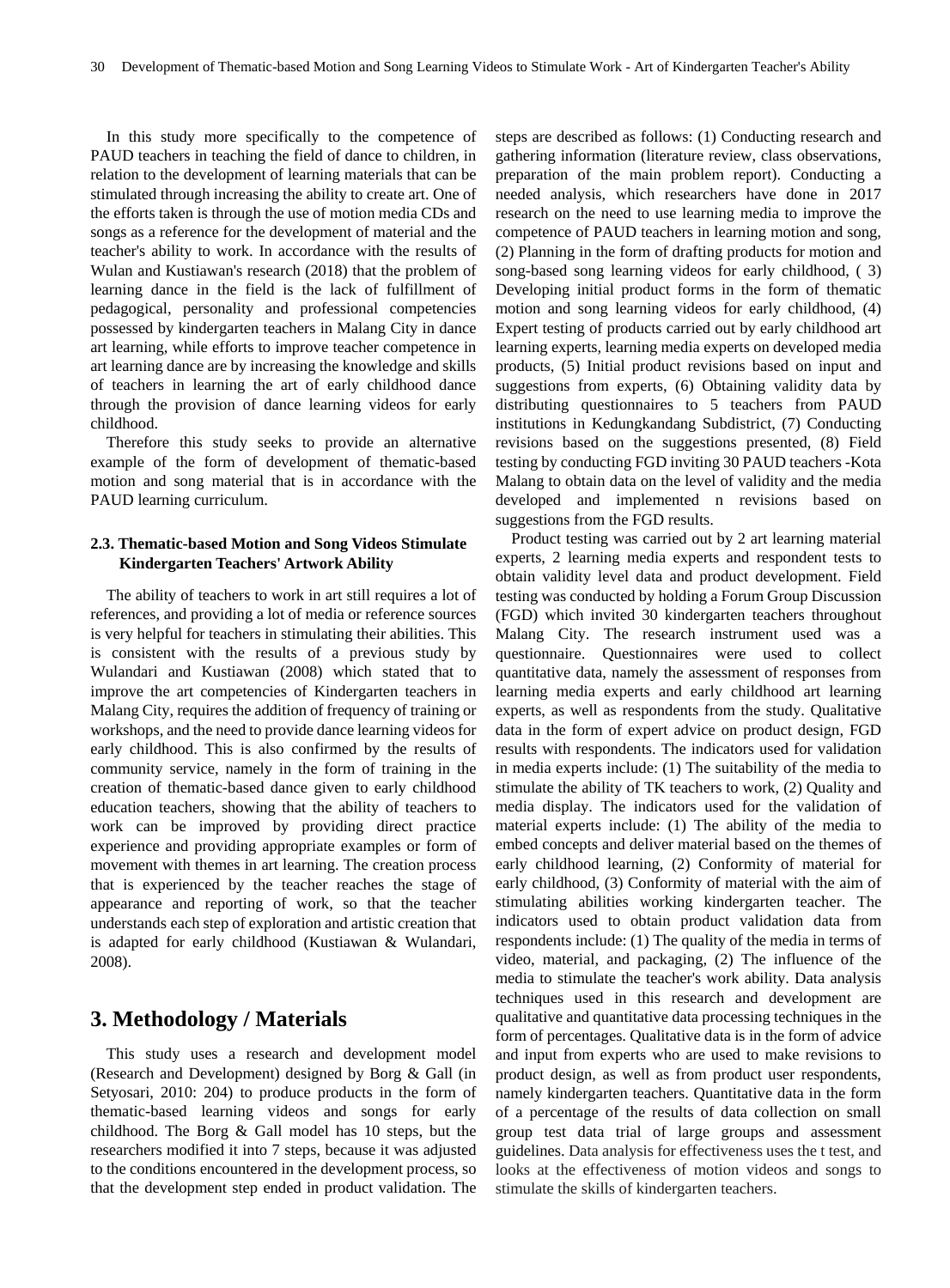## **4. Results and Findings**

#### **4.1. Product Description Development Results**

Development Products are in the form of early childhood-based motion learning and song-based videos and teacher instructional guidebooks, which aim to stimulate the ability to work in kindergarten teacher art and add references in an effort to improve the competence of early childhood art teachers. Motion and song learning videos use five themes that exist in Kindergarten learning, including: animal themes, professions, myself, the universe, my homeland. This learning video consists of 1 CD that has been packaged as attractive as possible, containing the moving material of the song based on predetermined themes and a motion tutorial that is described in more detail. Learning videos for the development of thematic motion and early childhood songs is based on the title; (1) My Geese, (2) Police, (3) This Is My Body, (4) Unlimited Goose, (5) Indonesian Children Cheerful.

The product is equipped with a teacher instructional guidebook to make it easier for teachers to apply motion and song material in more detailed stages. The guidebook contains song poetry material, song notation, and movement descriptions that have been completed with motion counts, motion descriptions and motion pictures.

#### **4.2. Result and Analysis**

This media has passed from 2 media expert, 2 material

**Table 3.** Pretest and Posttest Observation Results

|                            | <b>Assessed Aspects (Score)</b>                                                  |                                                         |                                                      |      |                                  |                       |
|----------------------------|----------------------------------------------------------------------------------|---------------------------------------------------------|------------------------------------------------------|------|----------------------------------|-----------------------|
|                            | <b>Understanding the work</b><br>concept of the motion art<br>of early childhood | <b>Practical skills in</b><br>making work<br>techniques | Original<br><b>Motion form</b><br>creativity<br>work |      | <b>Educational</b><br>work value | <b>Total</b><br>score |
| <b>Pretest Average</b>     | 3.04                                                                             | 2.73                                                    | 3.43                                                 | 3,65 | 2.86                             | 15.73                 |
| <b>Posttest</b><br>Average | 3,74                                                                             | 3,43                                                    | 3.83                                                 | 3.95 | 3,56                             | 18.30                 |

expert, and 35 Kindergarten Teacher Respondents in Malang. These are theresults of level validity of result:

**Table 2.** Analysis of Level Media Validity

| <b>Subject</b>                              | Percentage | <b>Notes</b>                        | Meaning                         |
|---------------------------------------------|------------|-------------------------------------|---------------------------------|
| Materialialistic                            | 88%        | Extremely                           | Used without                    |
| Expert                                      |            | Validity                            | minor revision                  |
| Media Expert                                | 83%        | Sufficent                           | Used with minor                 |
|                                             |            | Validity                            | revision                        |
| 5 Teachers<br>(Small Group)<br>Experiment)  | 98%        | Extremely<br>Validity               | Used without<br>revision        |
| 30 Teachers<br>(Large Group)<br>Experiment) | 87.3%      | Extremely<br>Validity               | Used without<br>revision        |
| <b>AVERAGE</b>                              | $90.1\%$   | <b>Extremely</b><br><b>Validity</b> | <b>Used without</b><br>revision |

The advice given from the results of the validation test is the addition of detailed images in the teacher's instructional guidebook in addition to the description of the motion that has been provided, displaying all the themes on the cover of the development video, thus representing the contents of the material. Multiply product development so that it can be used massively by kindergarten teachers, as well as training to utilize development products.

The effectiveness test of the media in the form of motion learning videos and thematic-based songs to stimulate the art work ability of kindergarten teachers, was carried out on the data from the pretest and posttest results of 30 kindergarten teachers in all the cities of Malang obtained the results described in the following table;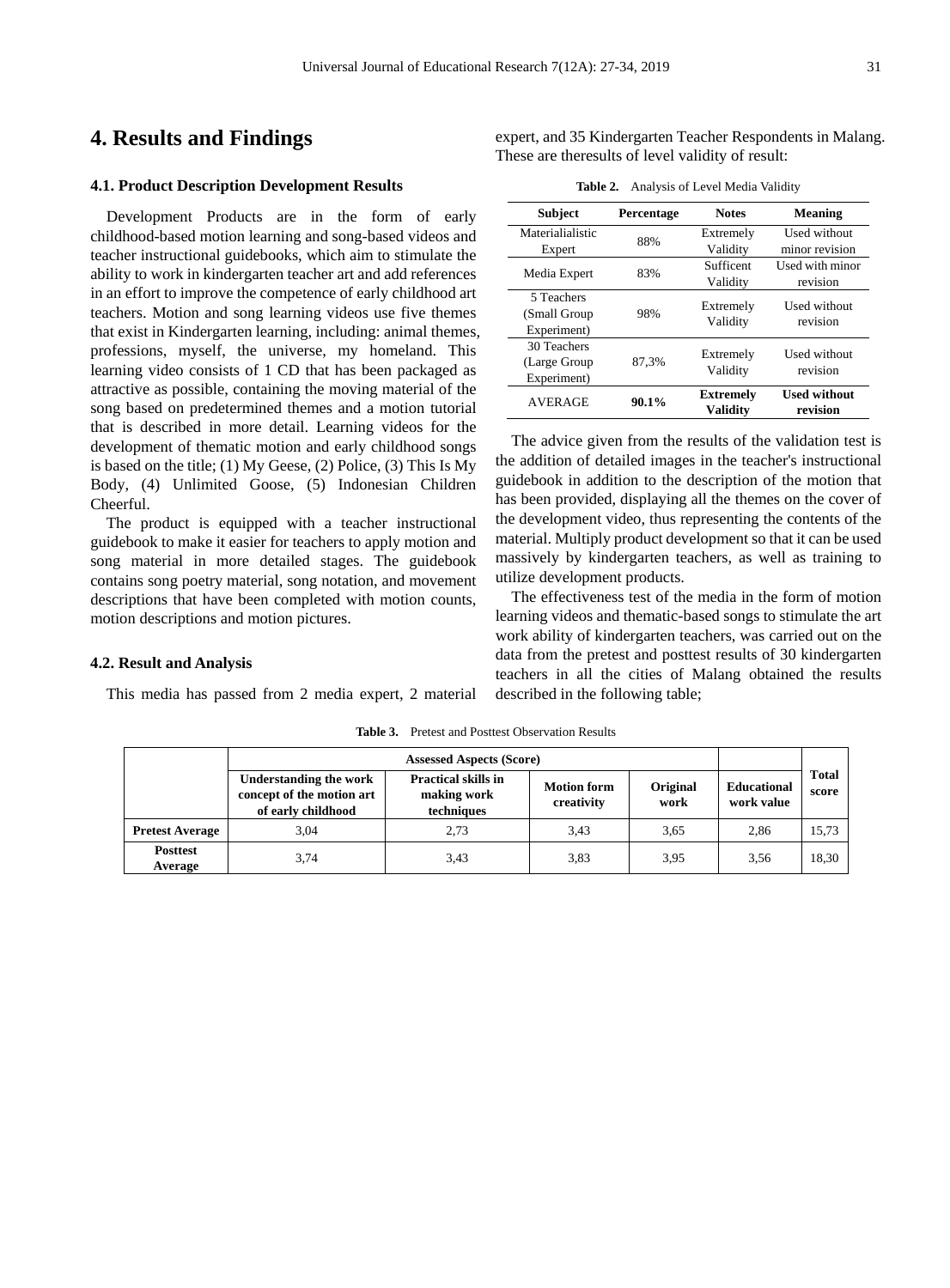Based on table 3, it shows that the results of the score on the ability to work in kindergarten teacher dance, which includes aspects of understanding the concept of working early childhood motion art, practical skills making techniques, creativity in motion, original work, and educational values of works that produced before getting treatment, obtained an average yield of 15.73, and after getting the treatment of 18.30 shows a positive difference. Then tested the hypothesis by comparing the results of the pretest and posttest with the correlation formula as follows;

|              |                |             |                  | - -              |         |         |       |  |
|--------------|----------------|-------------|------------------|------------------|---------|---------|-------|--|
|              | $\mathbf{X}_1$ | ${\bf Y}_1$ | $(X_1-X)$<br>(x) | $(Y_1-Y)$<br>(y) | $(x^2)$ | $(y^2)$ | (xy)  |  |
| <b>Total</b> | 362            | 421         | 0,09             | 0,02             | 103,33  | 31,99   | 43,07 |  |
| Average      | 15,73          | 18,30       |                  |                  | 4,50    | 1,40    | 1,89  |  |

**Table 4.** Results of the Pretest and Posttest Hypotheses

Based on the calculation data using the t test in table.4 data analysis results of the pretest and posttest, obtained the results of t count  $= 5.19$  with a significance level of 5% (for education) that is 0.413, r value of 0.75, and t table value of 2 , 08. Therefore, getting the value of t count t table which means H0 is rejected and Ha is accepted. Then it can be concluded that the motion video and thematic-based songs proved effective to improve the results of the kindergarten art teacher's work. Thematically based motion and song videos can thus be declared valid and effective to stimulate the ability to create art in kindergarten teachers.

#### **4.3. Revised Product Review**

This research and development has produced a thematic-based learning video with a learning theme for early childhood. Motion learning videos and thematic-based songs in it contain material in the form of videos, sound of motion material and songs along with detailed motion tutorials. This is in accordance with the opinion of Winarno (2009: 8) about the media in the form of learning videos.

These media have been adjusted to the needs of the 2013 curriculum learning, with a theme limited to 5 themes, namely the theme of animals, my homeland, profession, myself, and the universe, so that the material can be integrated with everyday learning. Hopefully these media can be utilized maximally in learning, so that motion and song material do not only function as supplementary material for extracurricular activities or annual incidental activities.

Learning of motion and song by following the steps that have been systematically arranged will facilitate learning and can produce more effective and maximum learning (Wulan, 2014). Based on this theory, there are needs to be an effort that can train and provide references for early childhood educators in providing stimulation to children through motion and song, as well as in developing material activities. Therefore the development of thematic-based motion and song learning videos was carried out to provide a reference

for material motion development and this thematic-based song is carried out to provide a reference for the development of motion material and stimulate the ability to work in kindergarten teacher's arts.

The development of research is a solution of teacher problems in the field about the need for a lack of reference to art learning media for early childhood, in other words as a form of follow-up from previous studies, Wulan (2017) that the problem of dance learning in the field didn't fulfill pedagogical competence, the personality and professionalism of kindergarten teachers throughout Malang in learning dance, while the efforts that should be made to improve teacher competency in dance learning are to increase the knowledge and skills of teachers in the art learning of early childhood dance through the provision of dance learning videos for children early age.

The product of development research is an effort to stimulate an increase in the ability to create art for kindergarten teachers as well as an element of teacher professional competence in the field of dance. This is included in the pedagogical standard of competence, namely the ability to choose and utilize dance learning media in the form of videos and cultural-based art material development for early childhood as well as skills in teaching dance for early childhood, according to the results of previous research by Wulan (2017) and Regulation of the Minister of National Education Number 16 of 2007 dated May 4, 2007 concerning PAUD Teacher Competence.

The video learning media also fulfill the criteria: (1) valid, which means that it matches the goals of early childhood learning, and field needs, namely the need for references or media to stimulate the kindergarten teacher's artistic ability to work, (2) practical means that the media is familiar and capable of developing a learning atmosphere that is fun for students and teachers and easy to use by teachers (3) effective means that the media are able to embed concepts that are appropriate to the theme of early childhood learning, and able to increase teachers' knowledge or insights about the appropriate material for motion art and songs with early childhood. This criterion is in accordance with the utilization theory, principles and values of media use expressed by Zaman (2014) and Sadiman (2012). Effective use of media to clarify the presentation of learning messages is to be conveyed to early childhood.

The video learning media have been validated by materialistic experts, media experts. Data processed from the validation questionnaire of material and media experts stated that this product is feasible to use but requires a small revision.

After going through the process mentioned, it was found that motion products and songs for thematic-based on learning were simple and in accordance with the characteristics of early childhood. The theory of the motion characteristics of kindergarten children that the characteristics of the age of kindergarten are more simple, meaningful and themed, the movement of children mimics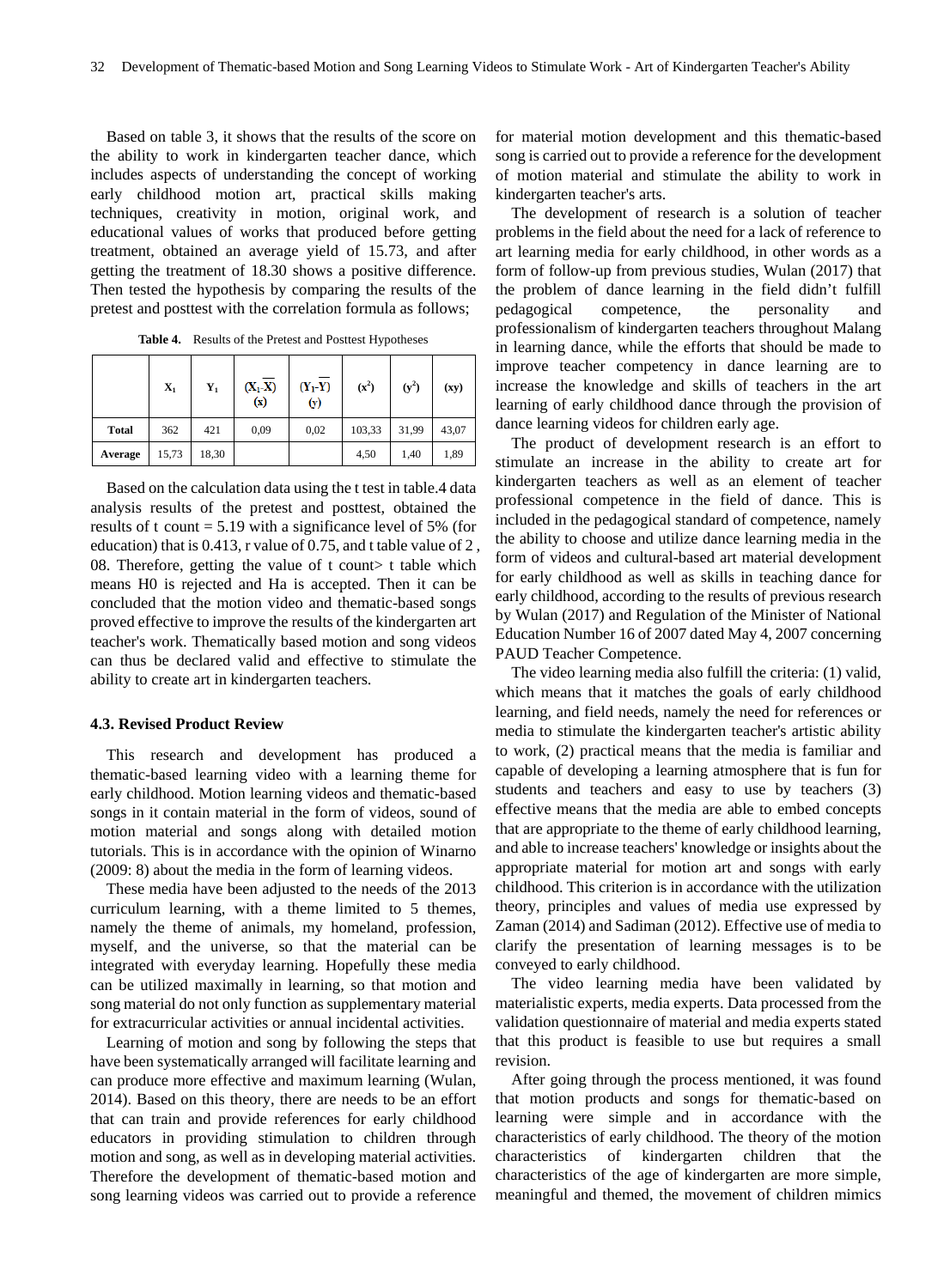the daily movements of parents and also those around them, and children also mimic the movements of animals (Kamtini and Tanjung, 2005). In addition, song lyrics on the 5 songs in the learning video are easily memorized and sung by children. As expressed by AT. Mahmud, (in Rachmawati & Kurniati, 2010: 23) music is a creative activity. A creative child will show curiosity, willingness to try, and broad imagination.

The results of experts' review of the product review development design of motion and thematic-based songs are as follows: adjusting the appearance of the cover with 5 themes which are the basis for the development of motion and song and the addition of detailed motion pictures in the guidebook. The advantages of learning video media are as follows: (1) The media is thematic and in accordance with the K13 curriculum so that it is needed in the present, (2) This media is very valid and can be easily used, (3) This media is practical and facilitates the teacher in developing learning materials, (4) Learning of art and song material can be implemented in an integrated manner with other learning materials, (4) Media CDs are equipped with tutorials on the stages of material giving details for each movement, (5) These media are interesting and able to increase teacher motivation creating art, (6) These media are durable and can be used many times.

## **5. Conclusions**

Theme-based motion and song development research can motivate and stimulate kindergarten teachers to create art in an effort to improve competence. Motion-based learning videos and theme-based songs can also be used as a reference for teachers to add insight into art learning, especially motion and song material adapted to the overall learning theme. This statement is supported by the results of the recommendations in the FGD that the teachers were enthusiastic to get training activities as an indirect form of the results of this research development. In addition, from the results of the effectiveness testing of product development, it has proven to be effective in stimulating the ability of the Kindergarten teachers to create art.

As for some suggestions given by researchers to related parties, including: (1) For teachers, researchers suggest that teachers use these media for embeding the concept according to the 5 themes that underlie the development of learning videos, because these media are proven to be valid, practical and effective for early childhood learning and enhance the ability to create art for kindergarten teachers. Teachers are also advised to be creative in creating motion and song material by studying references that have been provided in development products, (2) For other researchers, the researcher suggests that other relevant research such as interactive development results be based on existing weaknesses and opportunities to do continued research such as measuring the effect of the implementation of the media on children's skills, (3) For the Research Service, the researcher suggested that in the future more intensive training in motion and song material should be developed as a follow-up to the results of the research.

# **REFERENCES**

- [1] Ilanlou, Maryam & Zand, Maryam. (2011). Professional Competencies of Teachers and the Qualitative Evaluation. *Procedia - Social and Behavioral Sciences*. 29 (Pages 1143 – 1150)
- [2] Kamtini dan Tanjung. (2015). Bermain Melalui Gerak dan Lagu di Taman Kanak-Kanak. Jakarta: Departemen Pendidikan Nasional, Direktorat Jenderal Pendidikan Tinggi, Direktorat Pembinaan Pendidikan Tenaga Kependidikan Dan Ketenagaan Perguruan Tinggi.
- [3] Patnic, Natasa. (2010). Teacher Competencies as a Basis For Teacher Education. *Teaching and Teacher Education An International Journal of Research and Studies*. 26(3) Pages 694-703.
- [4] Peraturan Menteri Pendidikan Nasional Nomor 16 Tahun 2007 Tanggal 4 Mei 2007 tentang Kompetensi Guru PAUD
- [5] Rachmawati, Yeni dan Euis Kurniati. (2010). Strategi Pengembangan Kreativitas Pada Anak Usia Taman Kanak-Kanak. Jakarta : Kencana Prenada Media Group.
- [6] Sadiman, A.S., Rahardjo R., Haryono A., Rahardjito. 2012. *Media Pendidikan Pengertian, Pengembangan, dan Pemanfaatannya.* Jakarta: PT Grafindo Persada.
- [7] Setyawati, Sri. 2012. *Pendidikan Seni Tari dan Koreografi untuk Anak Usia Dini (Edisi Revisi).* Surabaya: Unesa University Press.
- [8] Undang-Undang Republik Indonesia Nomor 14 Tahun 2005 Tentang Guru dan DosenWidianawati, N. (2011). Pengaruh Pembelajaran Gerak dan Lagu dalam Meningkatkan Kecerdasan Musikal dan Kecerdasan Kinestetika Anak Usia Dini. *Inovete.(2)*, 220-228.
- [9] Wulandari, Retno Tri. 2014. *Pembelajaran Olah Gerak dan Tari sebagai Sarana Ekspresi dan Apresiasi Seni Bagi Anak Usia Dini.* Artikel Proseding
- [10] Garvis, S., & Pendergast, D. (Ed.). (2016). *Asia-Pacific Perspectives on Teacher Self-Efficacy*. Diambil dari https://www.springer.com/gp/book/9789463005210
- [11] Kustiawan, U., & Wulandari, R. T. (t.t.). *PENERAPAN TEKNIK BERKARYA SENI UNTUK PENGEMBANGAN KEPROFESIAN BERKELANJUTAN GURU TK KOTA MALANG*. 9.
- [12] Wulandari, R. T. (2017). The Implementation of Song and Motion Learning Through the Model of Beyond Center Circles Time(Bcct) to Improve Early Childhood Creativity. *Proceedings of the 9th International Conference for Science Educators and Teachers (ICSET 2017)*. Dipresentasikan pada 9th International Conference for Science Educators and<br>Teachers (ICSET 2017), Semarang, Indonesia. Teachers (ICSET 2017), Semarang, Indonesia. https://doi.org/10.2991/icset-17.2017.2
- [13] Wulandari, R. T., & Kustiawan, U. (2018). Evaluation Study